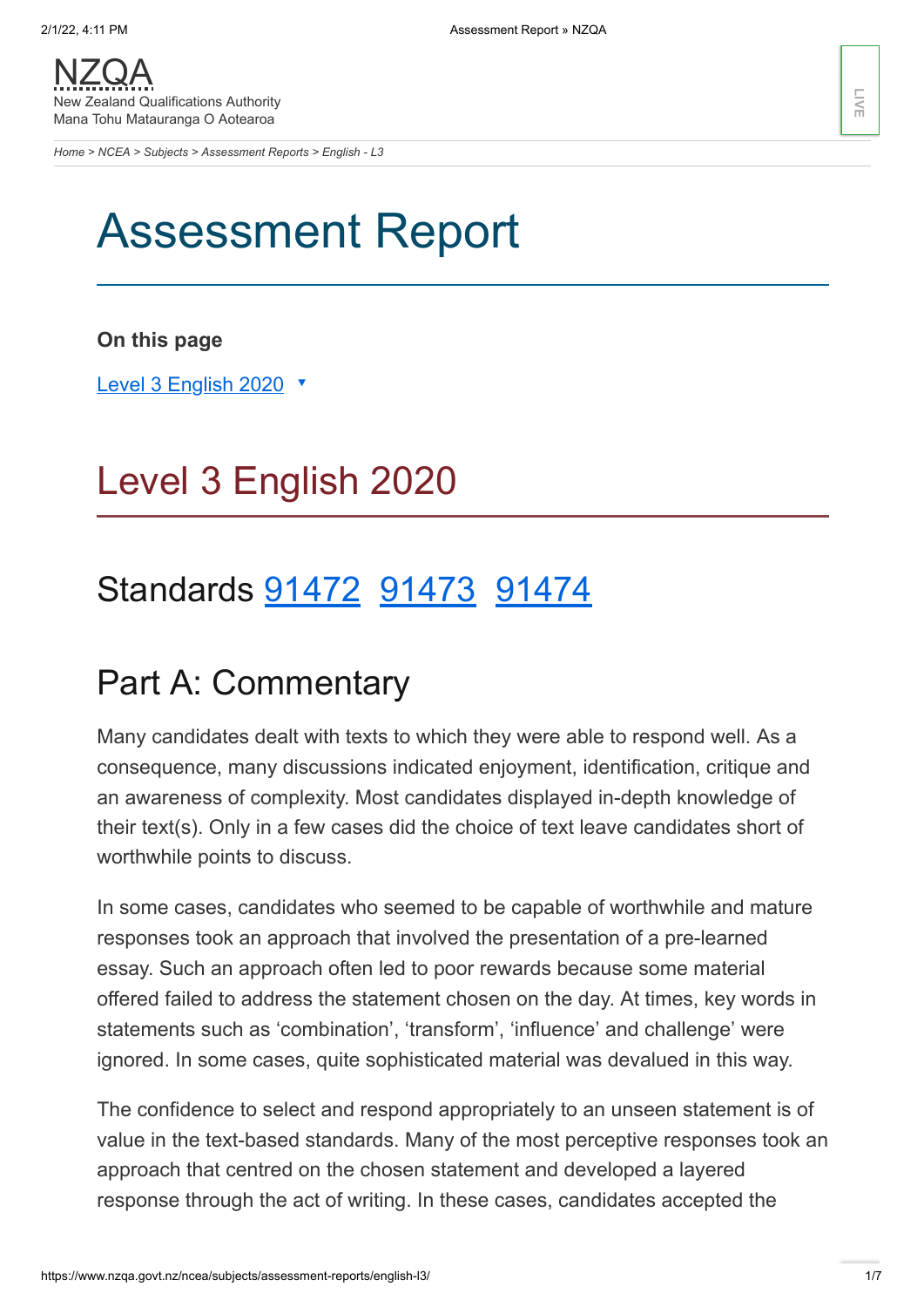#### 2/1/22, 4:11 PM **Assessment Report » NZQA**

relatively open-ended invitation provided by their chosen statement to explore and explain their own responses.

Many successful candidates employed aspects of essay structure throughout their response. Introductions and conclusions when supported by a signposted paragraph structure offer a frame for the steps of an argument. Stronger responses often began by unpacking the statement as a whole or by attending to specific key words of significance to the argument prior to embarking on the discussion of the text. Such an approach can support sophisticated discussion that moves beyond a face-value appreciation of the statement.

The length of responses varied greatly but not in direct proportion to quality. In particular, many web-based responses were long because of injudicious inclusion of multiple pieces of evidence that did not advance the argument. It is depth of thought rather than the number of words or amount of evidence that is required for the text-based standards with merit or excellence.

Responses offered to unfamiliar texts suggested that the poem and prose selection were accessible to candidates. In both cases, more than literal readings underpinned better responses. The comparative nature of Question Three requires candidates to articulate their understandings of two texts together. This was not always done well.

Candidates must ensure they write in the appropriate answer booklet. As the examination questions differ in each standard, NZQA will not transfer candidate responses from the written standard to the visual or oral standard, or vice versa.

### Part B: Report on standards

### 91472: Respond critically to specified aspect(s) of studied written text(s), supported by evidence

Candidates who were awarded **Achievement** commonly:

- provided a response that addressed their chosen statement implicitly rather than explicitly
- relied on learned details which were not always relevant at the expense of a personal voice
- stated an argument without unpacking or explaining this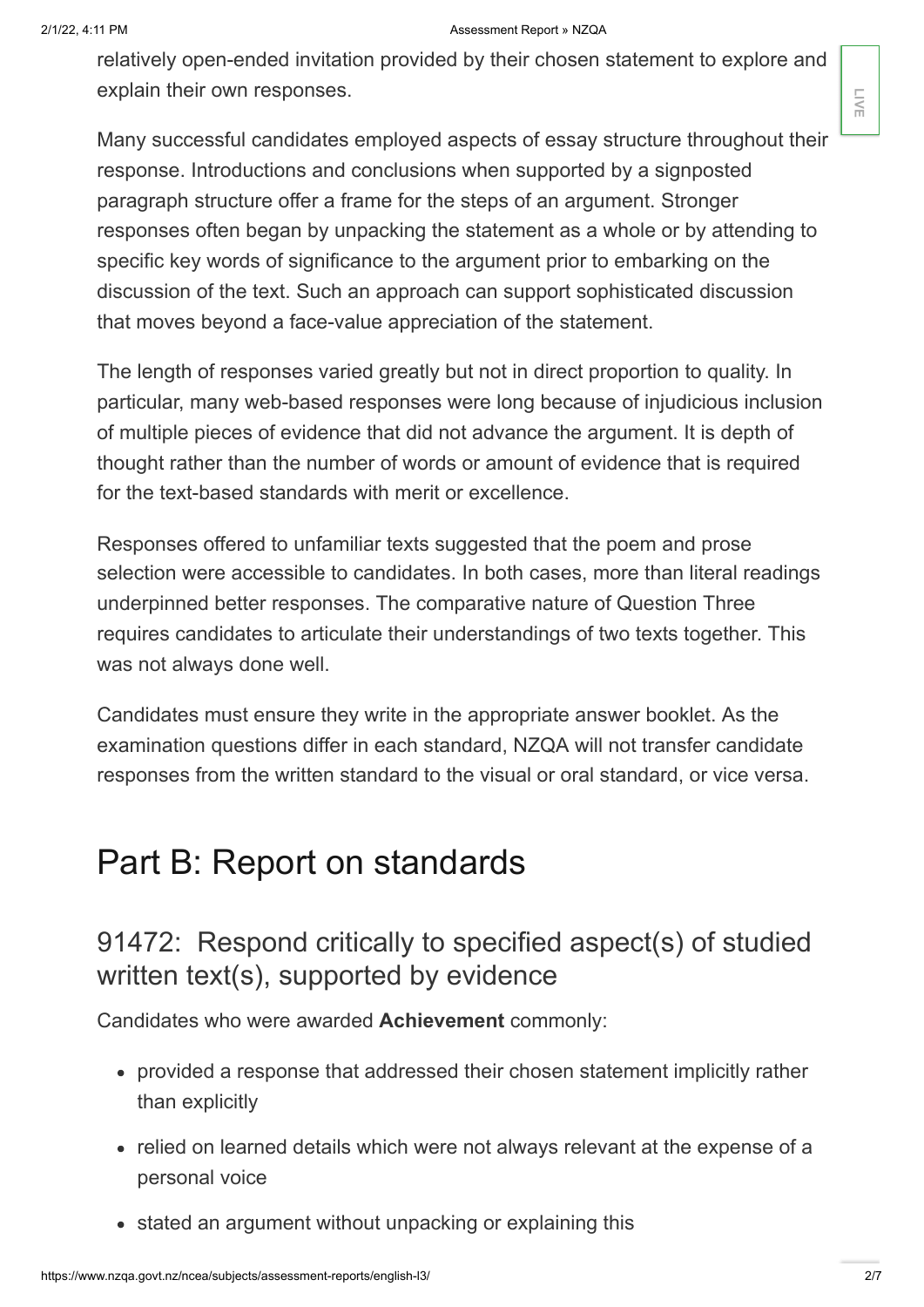#### 2/1/22, 4:11 PM **Assessment Report » NZQA**

provided a reading of the text that paid little attention to context.

Candidates whose work was assessed as **Not Achieved** commonly:

- paid only slight attention to the significance of their chosen statement
- recounted elements of plot without offering interpretation or response
- misunderstood or avoided engaging with keywords in their chosen statement
- rewrote statements in order to accommodate a prepared answer
- chose a topic that did not match their knowledge of the text.

Candidates who were awarded **Achievement with Merit** commonly:

- provided evidence of a comprehensive understanding of their texts
- offered detailed and well-argued explanations of their position on the statement
- discussed the implications of the ideas included in their response
- portrayed relevant personal links to the topic.

Candidates who were awarded **Achievement with Excellence** commonly:

- selected a statement that related well to their knowledge of the text
- provided a succinct but focused response to their chosen statement
- made insightful use of evidence from their texts in support of their argument
- included personal and / or real-world examples that were relevant
- used the topic constructively to explore complex themes.

#### **Standard-specific comments**

Complex texts such as *The Great Gatsby*, *The Handmaid's Tale*, *Othello* and *The Road* worked well for this standard. Some short stories and poetry, such as those by Duffy, Baxter and Plath, also produced successful responses, particularly where candidates were able to relate to the themes and situations in the texts. Candidates whose work was assessed as **Not Achieved** commonly:<br>
• paid only slight attention to the significance of their chosen statement<br>
• recounted elements of plot without offering interpretation or response<br>
• misund

Texts that were relatively simplistic made it difficult for candidates to produce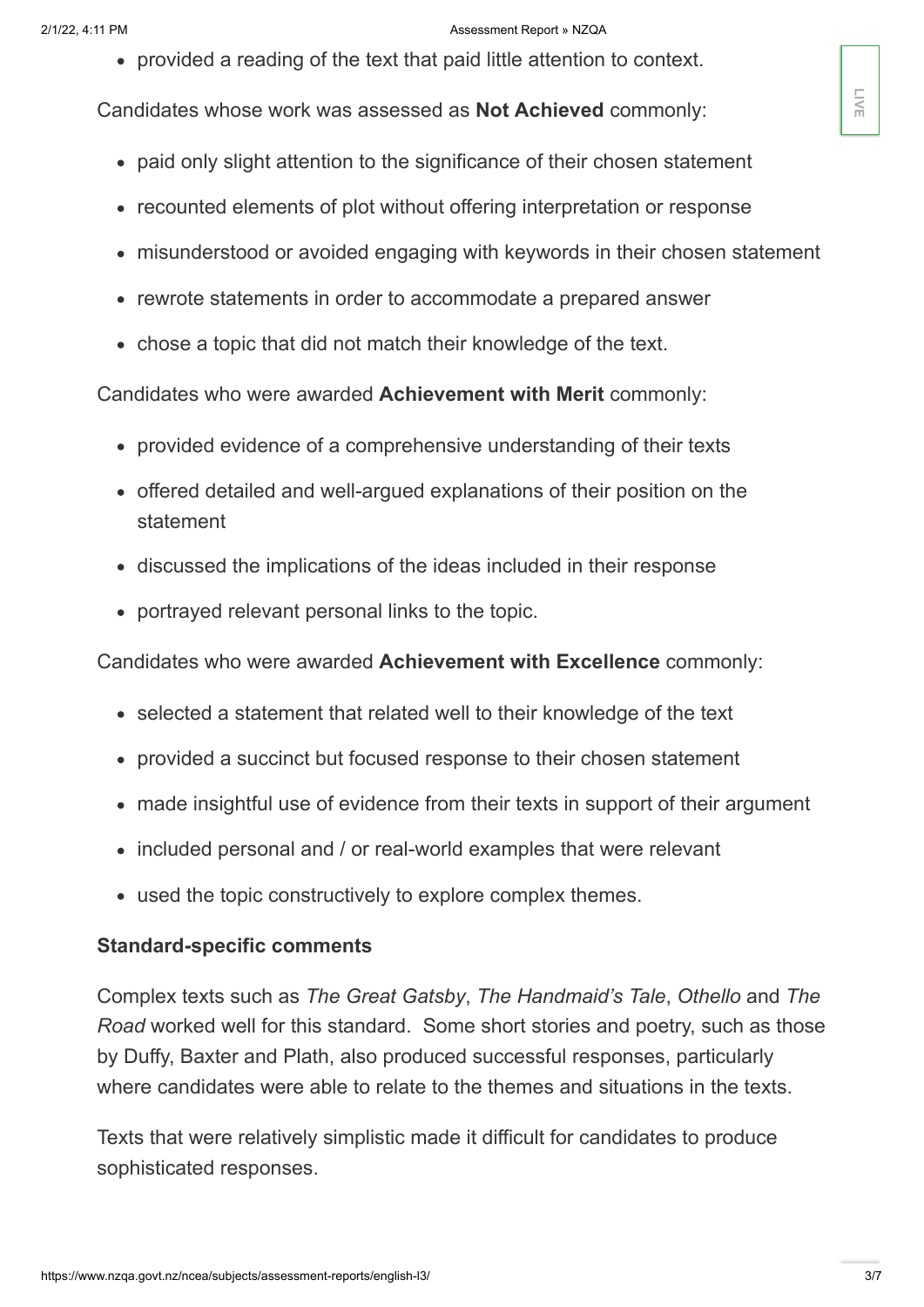Some material introduced to responses to this standard had potential but was insufficiently linked to the statement chosen. Critical readings and comparisons between texts are only helpful if they are woven into an argument constructed in response to a statement. Insummarity Innear or the statement chosen: charact restricted in<br>
Sebwere lexts are only helpful if they are woven into an argument constructed in<br>
Exposes to a statement.<br>
Statement Constructed in Section of the statemen

### 91473: Respond critically to specified aspect(s) of studied visual or oral text(s), supported by evidence

Candidates who were awarded **Achievement** commonly:

- provided evidence that they knew the text but struggled to fully address the statement
- constructed a fairly simple argument but did not always focus on this
- provided a good deal of plot information / technical information sometimes linking it to the statement
- only addressed the chosen statement at the end of each paragraph.

Candidates whose work was assessed as **Not Achieved** commonly:

- paid insufficient attention to the chosen statement
- offered a prepared account of slight or no relevance to the chosen statement
- provided a great deal of plot-based evidence with no or very little interpretation
- gave evidence that did not support the idea under discussion.

Candidates who were awarded **Achievement with Merit** commonly:

- focused on a clear line of argument throughout the response within their essay
- made confident and often multiple links between evidence supplied and the chosen statement
- provided a range of appropriate evidence without exercising judicious selection
- unpacked deliberately the chosen statement to some degree.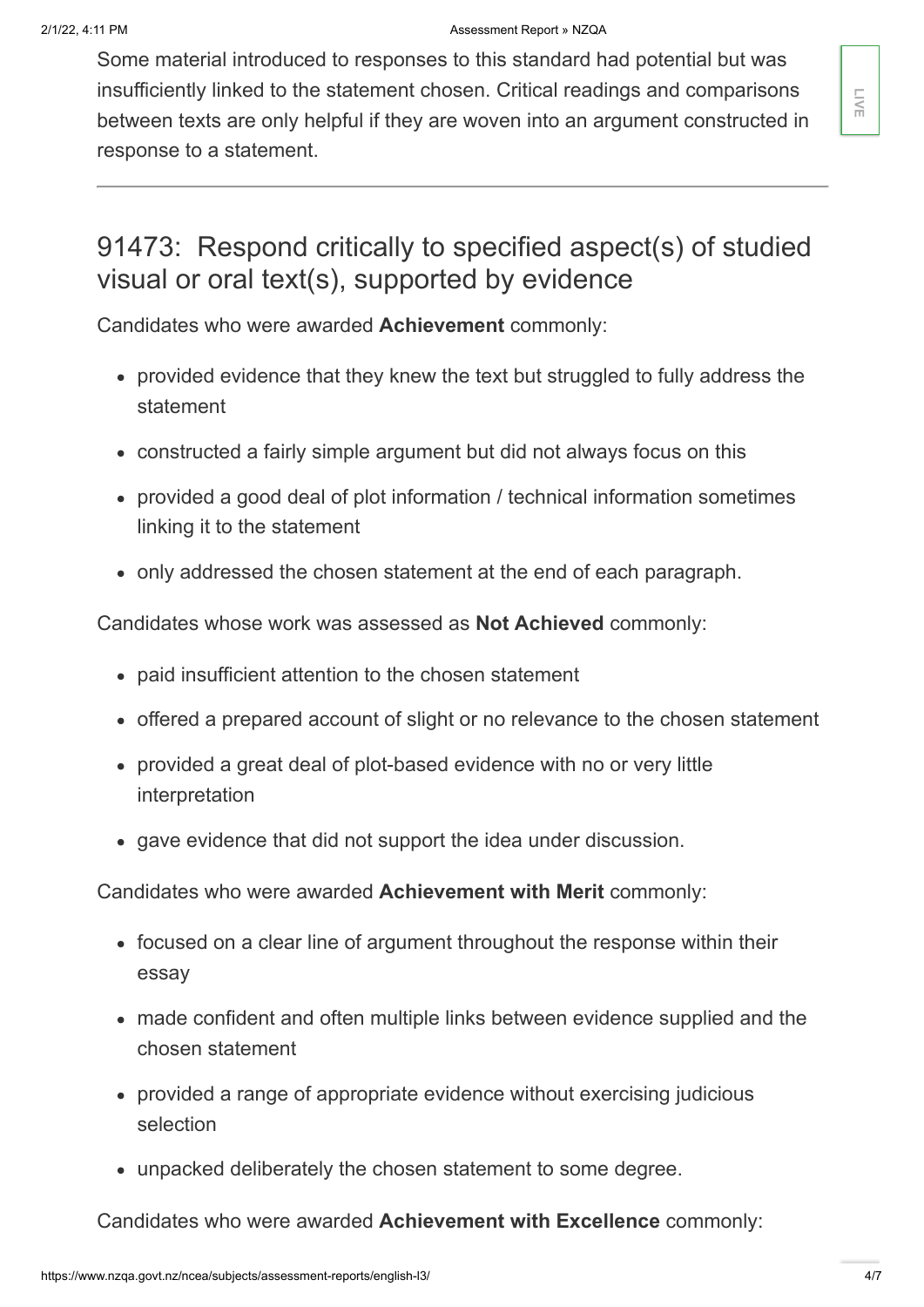- developed a clear approach or angle in the way they addressed their chosen statement
- wove in seamlessly appropriate and judiciously selected evidence
- incorporated relevant knowledge beyond the text
- structured their response to build on their argument throughout
- discussed thoughtfully the producer's purpose of the text
- unpacked the chosen statement with sophistication.

#### **Standard specific comments**

Complex texts that were often the subject of quality responses included *Apocalypse Now*, *Pan's Labyrinth*, *Psycho*, *Ex Machina*, *Blade Runner*, *Atonement*, *The Lives of Others*, *Get Out* and *Jojo Rabbit*.

Limited responses were seen based on more simplistic films, documentaries, and many music videos.

Many responses included considerable discussion of multiple techniques. This approach was most suitable for questions that asked for technical information. At times technical information was insecurely linked to the candidate's chosen statement.

### 91474: Respond critically to significant aspects of unfamiliar written texts through close reading, supported by evidence

Candidates who were awarded **Achievement** commonly:

- attempted to unpack language features
- identified aspects of texts accurately and exemplified the identified aspect
- began to give a critical answer to the question, supported with detail and exemplification
- gave a relevant but sometimes unbalanced explanation to address the question
- displayed understanding through summary and attempted to related this to the questions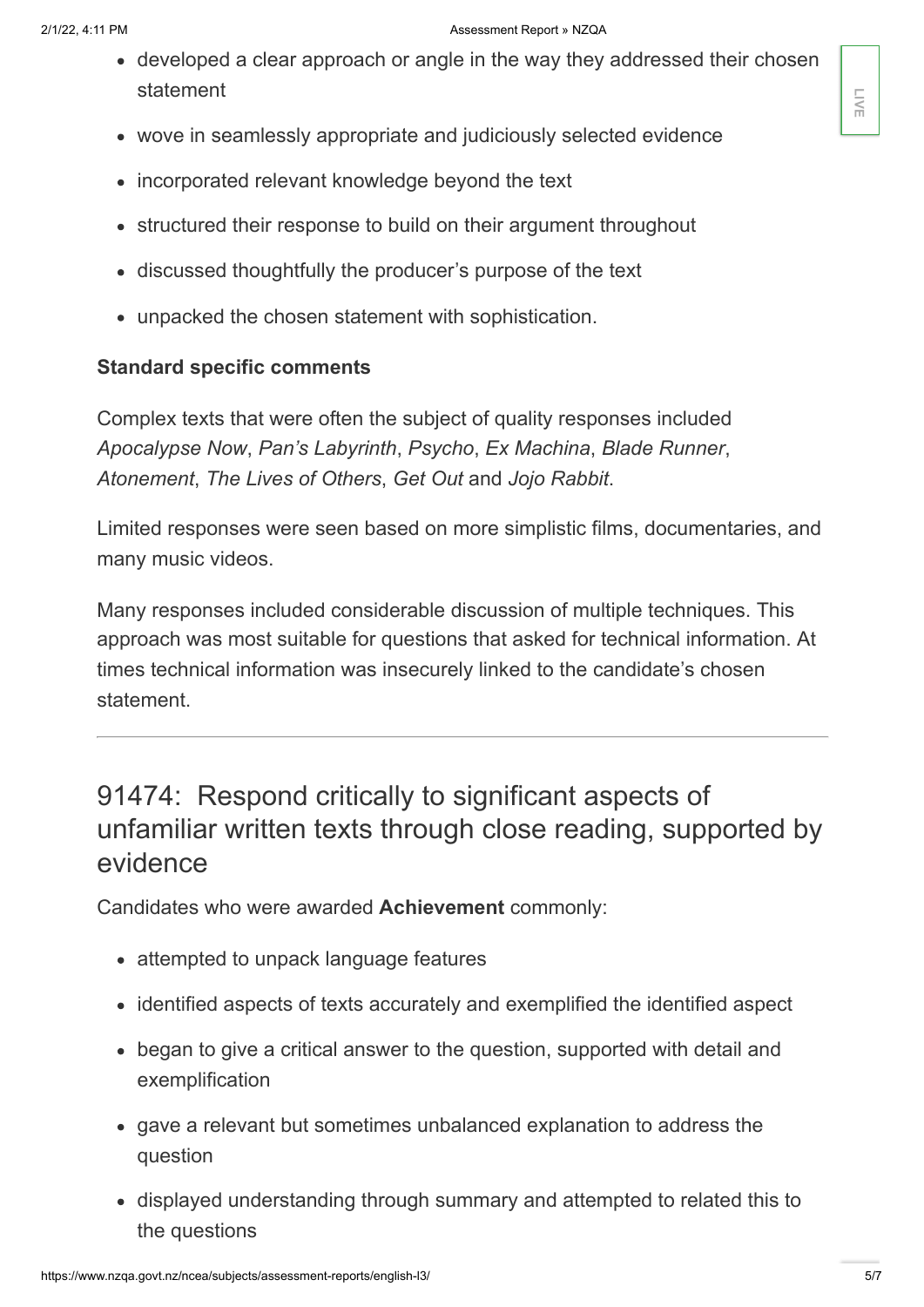- incorporated the keywords about the idea into their answers
- focused on sections of the text rather than the text as a whole.

Candidates whose work was assessed as **Not Achieved** commonly:

- addressed the questions without identifying aspects and providing a critical response
- provided limited or no examples to support responses
- showed a limited understanding of the texts or of how they related to the questions
- did not identify two aspects with supporting details
- focused on real world / personal experiences not a critical analysis of the text and language features.

Candidates who were awarded **Achievement with Merit** commonly:

- identified two or more aspects of the text that were relevant to the question
- provided a valid and convincing discussion of aspects with at least one example and a relevant comment for each aspect
- displayed confidence in analysing how techniques were used to create impact
- answered the question specifically and provided a range of supporting evidence
- showed a convincing understanding of the authorial purpose
- wove several relevant quotations into their answer(s)
- explained the development of ideas within the texts
- made direct and frequent links to the demands of the question
- offered convincing links to human nature and the wider world.

Candidates who were awarded **Achievement with Excellence** commonly:

- identified at least two aspects of the text in their answer and commented perceptively on these
- embedded relevant and concise examples in a holistic discussion